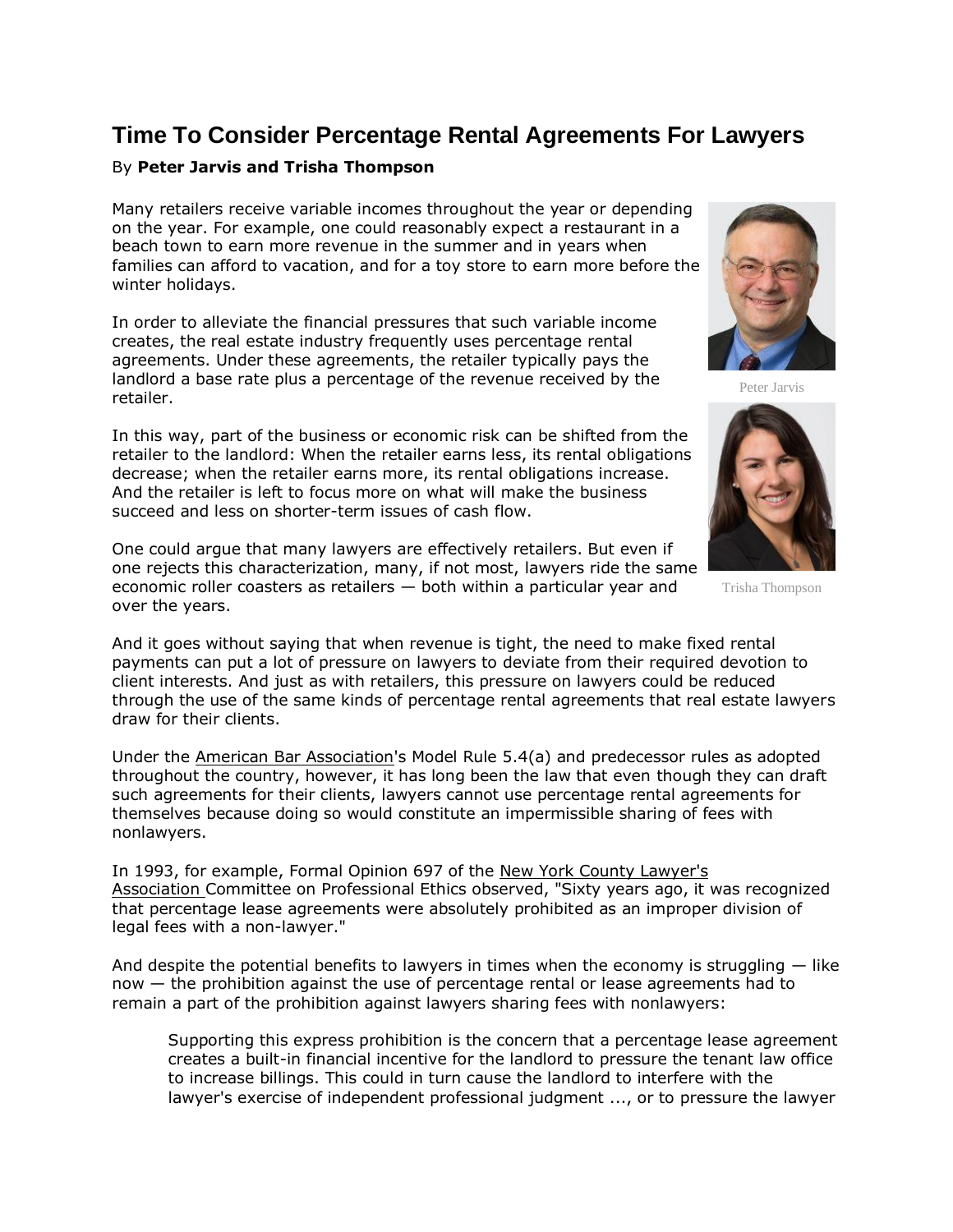to charge excessive fees ... or to pay improper referral fees to the landlord .... Whether or not these underlying concerns could be satisfactorily addressed by the terms of the lease is a question that need not be reached, in view of the direct violation of [what is now New York Rule of Professional Conduct 5.4(a)] the proposed arrangement would entail.

And New York is by no means the only jurisdiction to have adopted this position for these reasons.[1]

The point of this article is not to question whether the opinions that reach this conclusion have correctly construed Model Rule 5.4(a), its state variants or its predecessors. The point of this article also is not to question whether lawyers should, more generally speaking, be allowed to practice law in partnerships or other arrangements with nonlawyers.

The question here is far more limited: whether the rules of professional conduct should altogether prohibit lawyers from leasing office space under percentage rental agreements. We submit that they should not.

Starting first on the positive side, percentage rental agreements would help lawyers match expenses with revenues and would therefore place less pressure on lawyers in lean times. Lawyers would therefore be better able to focus on client objectives rather than the lawyers' immediate financial circumstances.

In addition, the field of behavioral economics has shown that any reduction in the level of risk  $-$  especially downside economic risk  $-$  that lawyers may feel as a result of percentage rental agreements is likely to allow them to exercise independent professional judgment on behalf of their clients more fully than if they are faced with bills in fixed amounts that they must pay.[2]

So what then are the arguments against allowing lawyers to use percentage rental agreements? Looking at NYCLA Opinion 697 and at other similar opinions, there generally are four.

One argument is simply that lawyers have been prevented from using percentage rental agreements for a very long time and that "if it's not broke, don't fix it." With respect, that begs the question of whether, as forward-looking professionals, we should ask what makes sense now rather than what may or may not have made sense a long time ago.

A second argument is that lawyers could thereby be encouraged to charge higher fees. Again with respect, this argument has it backward. It is not our understanding that retailers that use percentage rental agreements increase their prices as a result of pressure from their landlords. With percentage rental agreements in place, lawyers (like nonlawyers) would have less incentive to raise rates in bad times because their expenses would be less.[3]

A third argument is that the landlord may be incentivized to send people with legal problems to its tenant-lawyers and that the tenant-lawyers would feel pressured to take such cases even if they are not competent to do so. While this is a possibility, it is not unique to percentage rental agreements.

Consider, for example, a lawyer who is having trouble paying her rent during a pandemic that has caused massive unemployment among the lawyer's clients and therefore delayed their payments to the lawyer. If the landlord has found the lawyer to be an agreeable